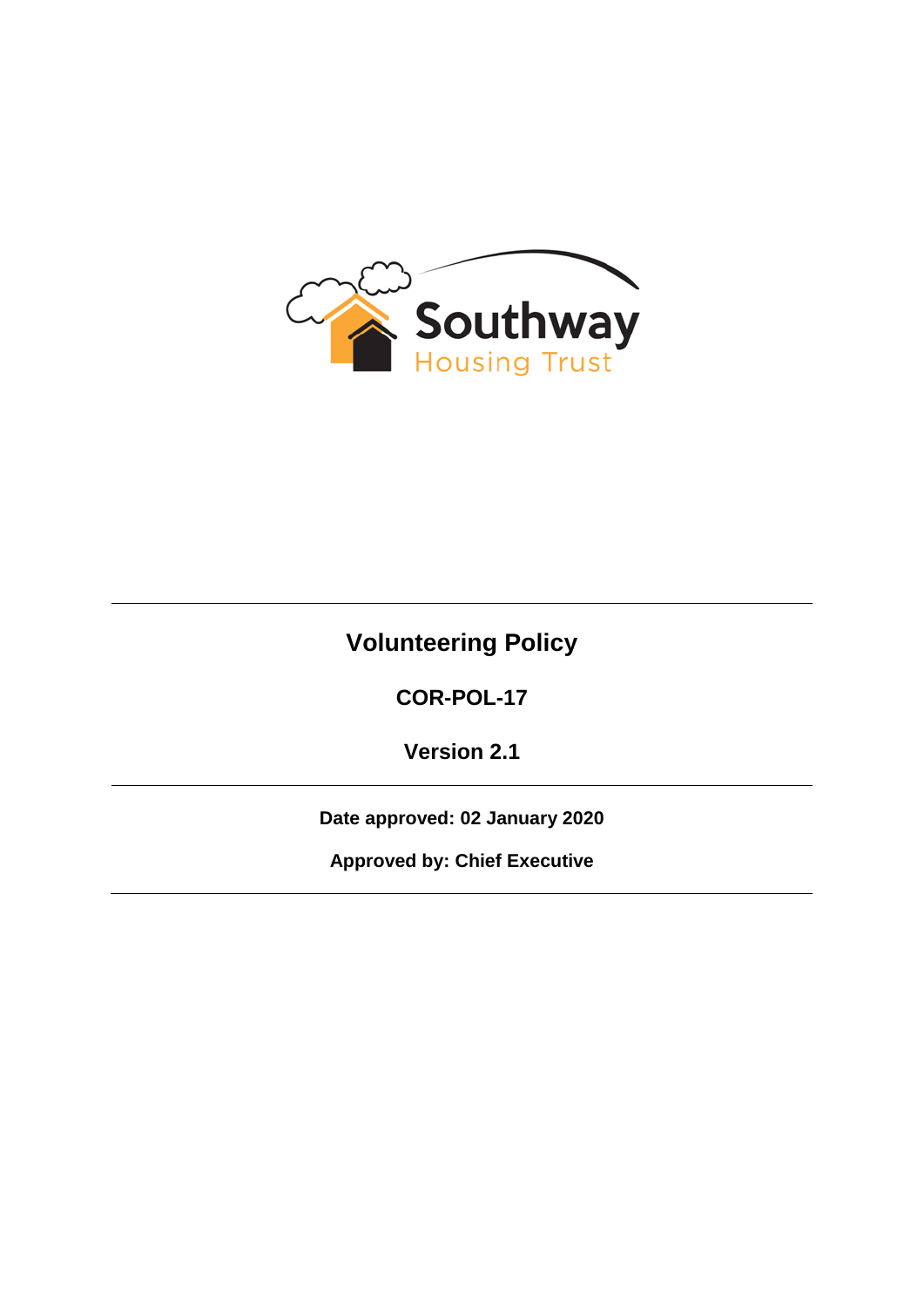#### **1. Introduction**

- 1.1 This Volunteering Policy sets out broad principles for voluntary involvement at Southway.
- 1.2 Volunteering is where individuals or groups contribute their time, experience, knowledge and skills without any financial gain, to provide a benefit to them, other people, the environment or the wider community.
- 1.3 The aim of this policy is to set out objectives for our relationship with volunteers and provide a framework for best practice in our volunteer programmes. It provides the basis for the positive relationship we wish to have with our volunteers.
- 1.4 Having a well-established and widely understood volunteer policy will have the following benefits:
	- Commitment: It demonstrates that care and thought has gone into our volunteer opportunities.
	- Consistency: It allows decisions to be consistent and ensures that all volunteers are treated equally and fairly
	- Clarity: It offers security and makes it clear where volunteers stand if things go wrong and outlines how they will be supported.
	- Unity: It helps staff and management understand why volunteers are involved and explains their role.

## **2. Policy Principles**

- 2.1 We will value and appreciate the role that our volunteers play and recognise that a number of our services and activities would not be able to take place without them.
- 2.2 The following principles will apply to all volunteering opportunities:
	- The achievements and practical contribution of volunteers will be recognised appropriately and with the agreement of volunteers, including in the media.
	- Southway recognises that each volunteer's contribution is unique. We will value our volunteers and the key role that they play in helping us to deliver services and activities that benefit our tenants.
	- We will recognise that volunteering can be demanding and require specific skills and will provide ongoing training and support as required.
	- We will treat volunteers with respect and will not advocate or practice the use of volunteers instead of paid staff.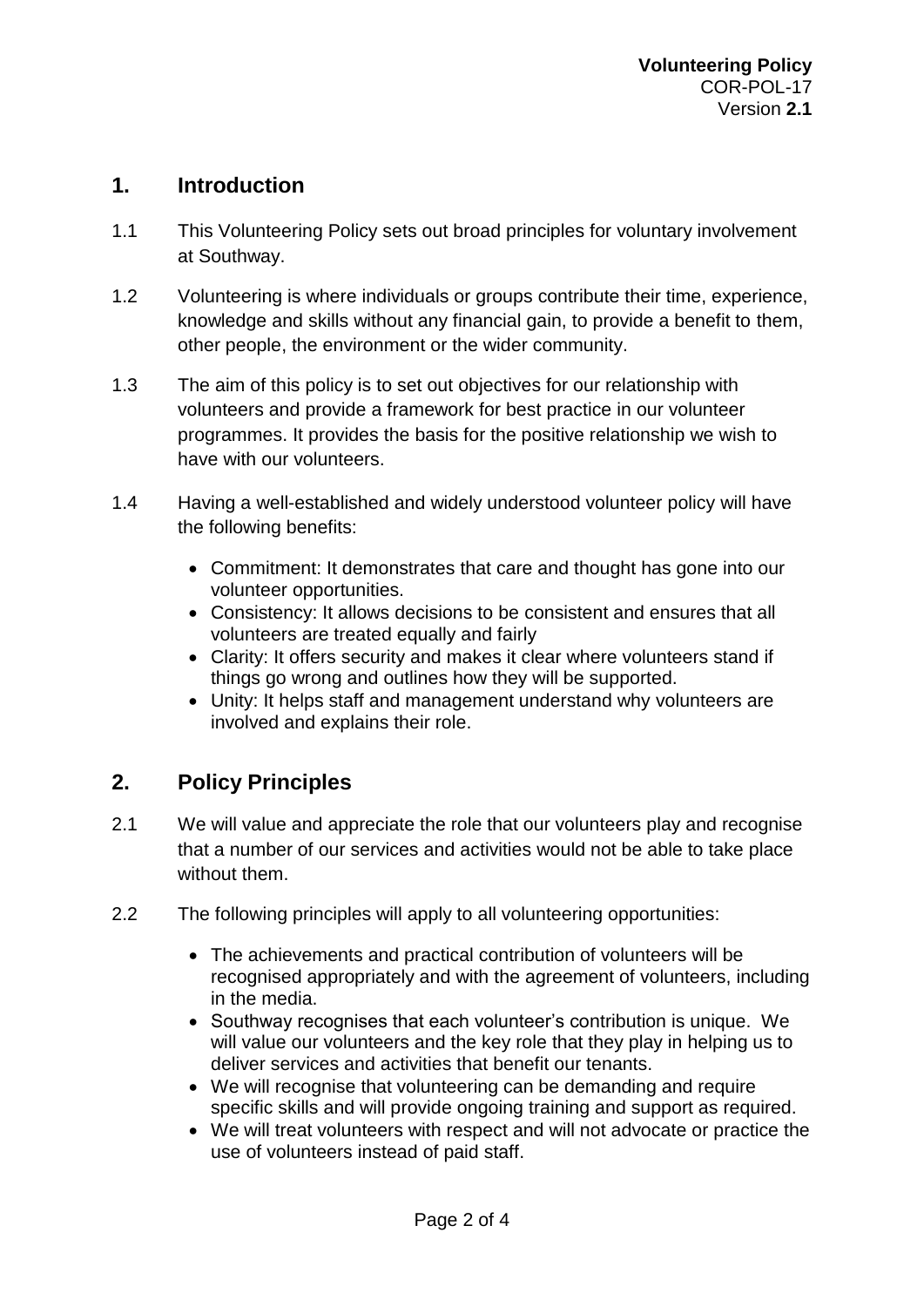- We will behave responsibly and professionally when working with volunteers and in return we will expect the same from them.
- We will be consistent in our treatment of volunteers but will also be flexible enough to reflect on and support the needs of individuals who are working with us.
- Volunteers will not be paid but we recognise that volunteers should not lose out financially as a result of their volunteering activities and will be appropriately reimbursed for any expenses incurred.
- The health and safety of volunteers will be taken very seriously. Staff will ensure that volunteers are aware of their responsibilities and the support they can expect to receive.
- We will aim to involve volunteers from a diverse range of backgrounds and we will ensure that all volunteers are given equal access to volunteering opportunities and treated fairly.
- We will monitor the equality and diversity characteristics of our volunteers and aim to address any gaps from clearly underrepresented groups by targeting volunteering opportunities in particular areas or communities.

## **3. Recruitment**

- 3.1 We will use a variety of methods to recruit our volunteers, including via our website and Southway Stories, through links with Community Centres and Learning Hubs, and via appropriate publicity and marketing including the use of social media.
- 3.2 Our recruitment process will be positive and transparent and will reflect our commitment to equality and diversity.
- 3.3 In some cases, it may be necessary to require references and for the volunteer to complete a DBS (Disclosure and Barring Service) check. Having a criminal history will not be an automatic barrier to volunteering with us. Situations will be assessed on a case by case basis and will be dependent upon the volunteering activity.

## **4. Training and Support**

- 4.1 Training and equipment appropriate to the volunteering role will be provided to enable volunteers to effectively carry out the tasks required.
- 4.2 Some volunteers, for example those carrying out placements with adults at risk or with children, will need particular advice, training and support. They should be made aware of the special requirements for this type of volunteering.